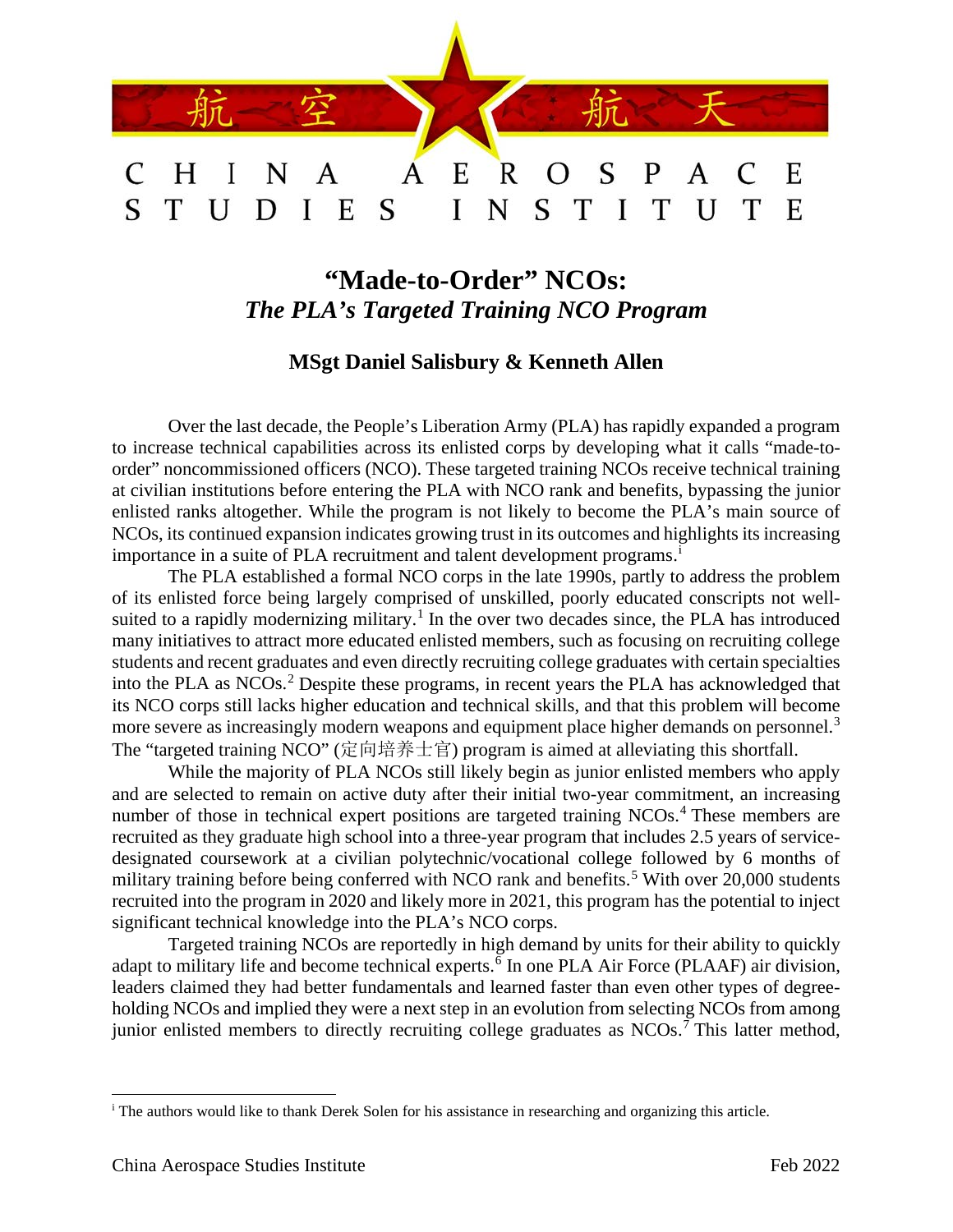known as the direct recruit NCO (直招士官) program, involves recruiting civilian college graduates with select post-secondary educational diplomas  $(\nabla \overline{\xi})^{\text{ii}}$  $(\nabla \overline{\xi})^{\text{ii}}$  $(\nabla \overline{\xi})^{\text{ii}}$  or bachelor's degrees  $(\nabla \overline{\xi})^{\text{ii}}$ directly as NCOs. While both the direct recruitment and targeted training programs continue today, the latter may indeed be seen as an evolution in that it may better mitigate the potential drawbacks of recruiting skilled graduates directly as NCOs.

## **Program Details**

The targeted training NCO program was *Targeted Training "NCO Cadets", Taishan Polytechnic*launched in 2012 by the PLA's General Staff

Department (GSD) and China's Ministry of Education (MOE) to accelerate development of the high-quality NCO talent needed for military modernization.<sup>[8](#page-11-0)</sup> The program initially included 11 schools, and while it is not clear how many applicants were accepted PLA-wide, the PLAAF recruited only 310 "NCO cadets" that year.<sup>[9](#page-11-1)</sup> By 2020, the program had grown significantly to include 48 schools and accept over 20,000 students bound for eight different Central Military Commission (CMC), PLA, and People's Armed Police (PAP) organizations.<sup>[10](#page-11-2)</sup> Table 1 contains a breakdown of these students by service. While 2021 PLA-wide data for the program was not released, recruitment at available provincial levels appears to have increased slightly.

| <b>Service/Organization</b>                     | # Recruited | % of Total |  |
|-------------------------------------------------|-------------|------------|--|
| <b>CMC</b><br>National<br>Defense               | 140         | 0.7%       |  |
| <b>Mobilization Department</b>                  |             |            |  |
| PLA Army (PLAA)                                 | 4,110       | 19.9%      |  |
| PLA Navy (PLAN)                                 | 3,260       | 15.8%      |  |
| <b>PLA Air Force</b>                            | 3,860       | 18.7%      |  |
| <b>PLA Rocket Force (PLARF)</b>                 | 3,650       | 17.7%      |  |
| PLA Strategic Support Force<br>(PLASSF)         | 1,585       | 7.7%       |  |
| PLA Joint Logistics Support<br>Force (PLA JLSF) | 170         | 0.8%       |  |
| People's Armed Police                           | 3,840       | 18.6%      |  |

**Total 20,615** -

| Table 1: 2020 Targeted Training NCO Recruits by Serviceiii |
|------------------------------------------------------------|
|------------------------------------------------------------|



<span id="page-1-0"></span><sup>&</sup>lt;sup>ii</sup> The three-year professional education program known as dazhuan xueli (大专学历) is a post-secondary educational program in China that grants a non-degree diploma upon completion of all requirements. It is roughly an equivalent to the associate degree granted in the United States.

<span id="page-1-1"></span>iii The data in Table 1 is also included Appendix A, where it is further divided into province, autonomous region, or municipality.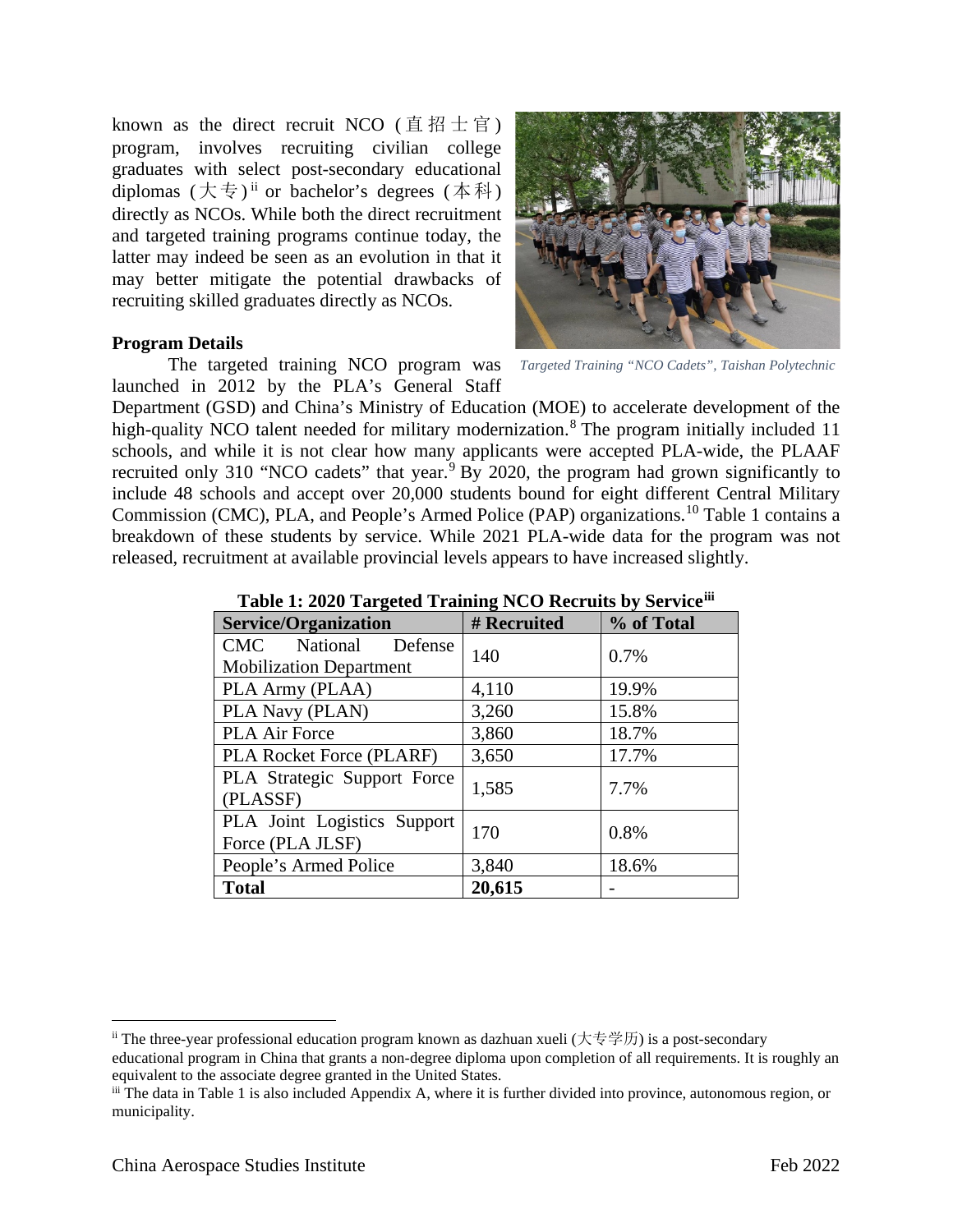#### *Application*

Applicants for the targeted training NCO program must be high school graduates who take the National College Entrance Exam (NCEE or *gaokao*) in the year that they apply. When registering for the exam, applicants must specify the school and specialty to which they are applying. They must be 20 years old or younger, unmarried, [iv](#page-2-0) and meet the same political and physical standards as traditional recruits. They must also pass a group interview with military, school, and military service organization personnel attending.<sup>[11](#page-11-3)</sup>



*Targeted Training NCO Interview, Changsha*

#### *Phases*

The full program is three years and awards a post-secondary educational diploma  $( \nmid \nmid \nmid)$ upon graduation. The civilian school is fully responsible for the initial 2.5 years, with guidance and support from the recruiting service as needed, while the final six months is handled by the service and includes basic training (入伍训练) and pre-billet specialty training (岗前专业培训).<sup>[12](#page-11-4)</sup>

During their time at the civilian school, students are formed into classes of no more than 50 individuals, wear military uniforms with cadet rank insignia, are subject to "quasi-militarized management" (准军事化管 理), and appear to stay in dedicated "NCO dormitories".<sup>[13](#page-11-5)</sup> A 2017 *Air Force News* article indicated that during this time they are also considered part of the reserve forces (预 备役部队) and participate in shooting training, field deployments, and live-ammunition target training, but similar claims were not found in any more recent documentation.[14](#page-11-6) All of this seems to imply the program is somewhat segregated from civilian courses of study at the otherwise civilian institutions, but regulations also allow for vacancies in any given specialty to be filled by other students in the same year of that program who meet military standards.<sup>[15](#page-11-7)</sup>

After completing 2.5 years of technical training with passing marks, students are officially processed into their branch of service in December of their third year in



*NCO Dormitories at Henan College of Transportation (above) and Lanzhou Resource & Environment Vocational-Technical College (below)*

the program. This is accomplished through coordination between military service organizations (兵役机关) local to the school and personnel dispatched from the service's training guidance

<span id="page-2-0"></span> $\dot{v}$  The PLA generally upholds the principle of encouraging its personnel to marry late (晚婚). Males must be at least 25 years old and females 23. See Marcus Clay, Ph.D., *Understanding the "People" of the People's Liberation Army: A Study of Marriage*, *Family*, *Housing*, *and Benefits*, China Aerospace Studies Institute, 30 March 2019, accessed at ://www.airuniversity.af.edu/Portals/10/CASI/Books/Understanding\_the\_People\_of\_the\_PLA.pdf.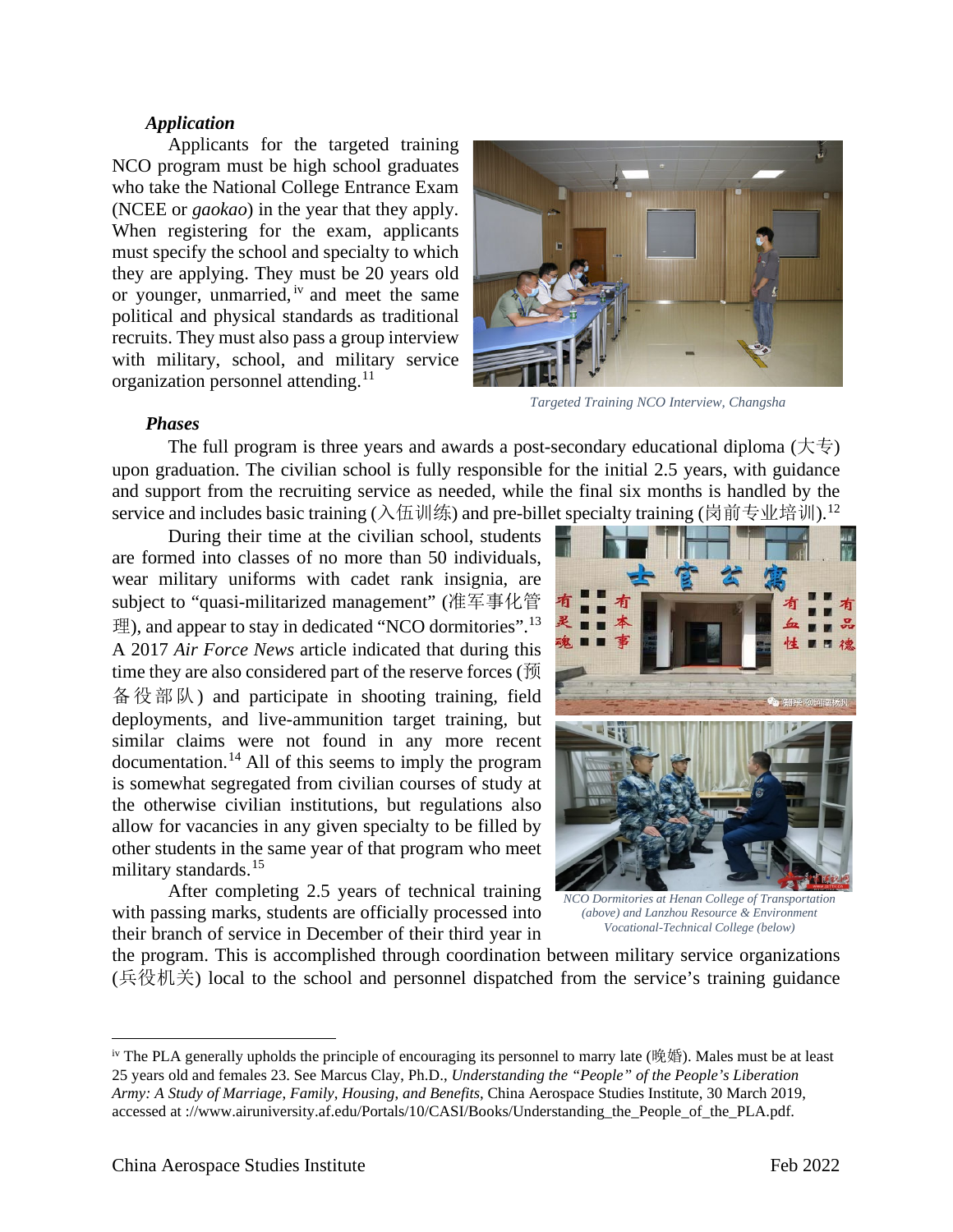organization (训练指导机构) to receive the new recruits. This handover is done between December 20th and 30th, but the recruit's military service time officially begins on December 1st.

For the final six months, the "new recruits" complete basic training and pre-billet specialty training. Guidance stipulates this work should be integrated into each service's overall annual training plan, but these recruits do not appear to receive basic training alongside traditional new recruits, and it appears that basic training for these recruits differs from that received by traditional new recruits.[16](#page-11-8) For example, a 2021 *Air Force News* article noted that initial training for these recruits at an Eastern Theater Command Air Force training brigade was adapted because they had already learned the basics during their time at school.<sup>[17](#page-11-9)</sup>

#### *Service Commitment*

Announcements from several participating schools indicate that targeted training NCOs incur a service commitment of five years. Some further specify this is because they are expected to serve until at least the service limit for one rank higher than the rank they are initially conferred. As most of these graduates begin at the lowest NCO rank of Corporal  $(\overline{F} \pm)^{v}$  $(\overline{F} \pm)^{v}$  $(\overline{F} \pm)^{v}$  and the service limit for the next highest rank, Sergeant ( $\pm$ ), is six years, it seems that they are credited with one year of active-duty service for their time in the program. This policy is also seen for college graduates directly recruited by the PLA after earning their degree, a policy by which those who have earned a two- or three-year special technical degree  $(\pm \pi)$  are credited with one year of active service time for their time in school.<sup>[18](#page-11-10)</sup>

### *Specialties*

While national statistics on targeted training NCO specialties have not been released, several provinces publicize their recruitment quotas and specialties to inform prospective students and encourage them to apply. These notices are usually broken down by organization (CMC Defense Mobilization Department, PLA service or force, or the PAP) and taken together offer a snapshot of what each component seeks from the program. Table 2 is based on a data sample that likely represents about a third of targeted training NCO quotas for 2021 and lists the top three specialties for each component.<sup>[19](#page-11-11)</sup> It is uncertain whether this sample is representative of the whole in terms of specialties, but it does closely resemble complete 2020 data (Table 1) in terms of the proportion of each organization. The recruits who filled these requirements should complete the program and receive NCO orders from their organization on July 1st, 2024.

<span id="page-3-0"></span>

<sup>v</sup> While enlisted rank structure is identical across the PLA, English translations of each rank differ by service. This article uses PLAAF translations along with Chinese characters, which are also included in Appendix B. Targeted training NCO rank is also discussed in the Benefits section below.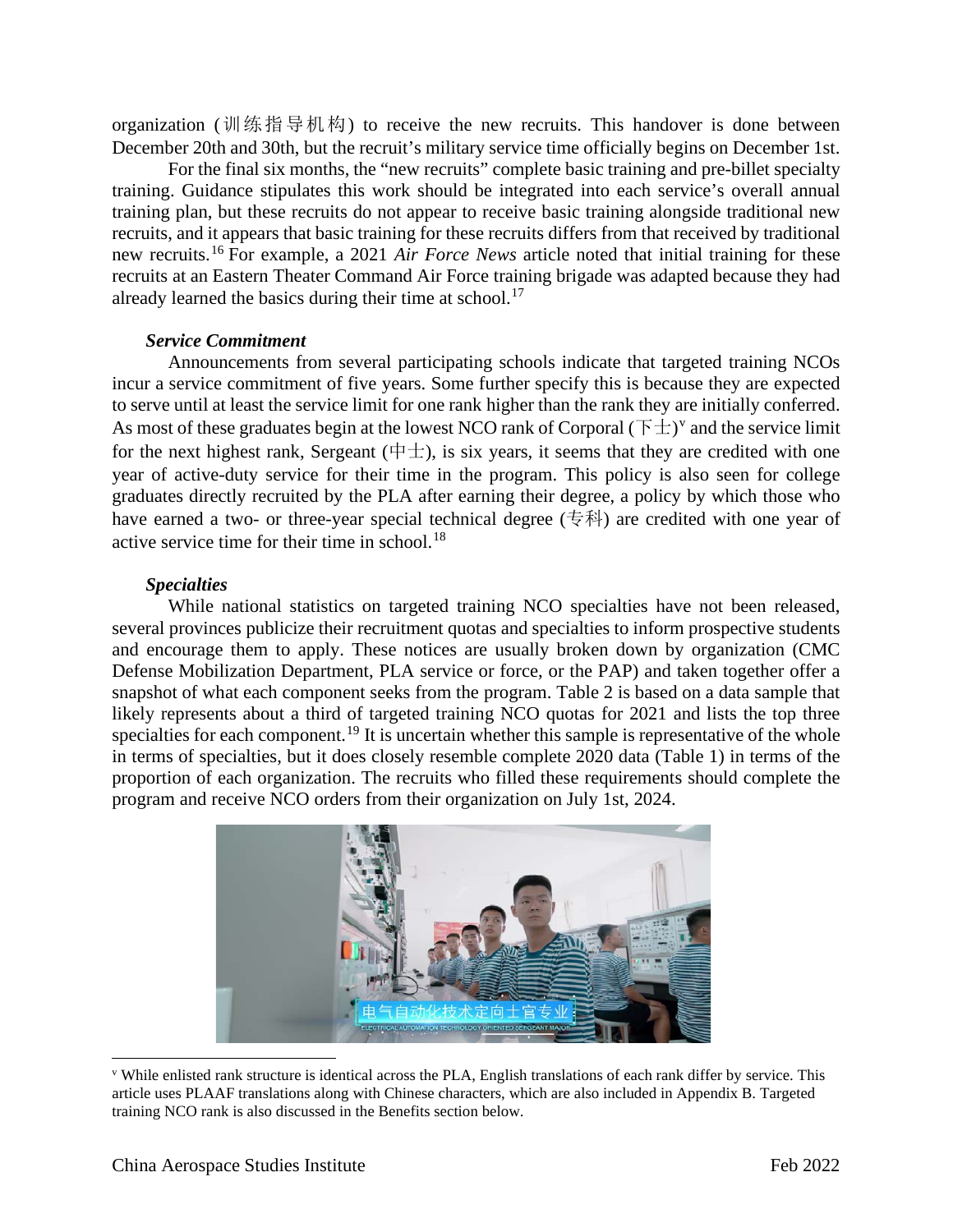| Service/Organization                                | $\frac{0}{0}$<br><b>of</b><br><b>Sample</b> | Top Specialties (% within Organization)                                                                                                                                             |
|-----------------------------------------------------|---------------------------------------------|-------------------------------------------------------------------------------------------------------------------------------------------------------------------------------------|
| <b>CMC</b><br>Defense<br>Mobilization<br>Department | 1%                                          | Computer Network Technology (100%)                                                                                                                                                  |
| <b>PLAA</b>                                         | 18%                                         | Modern Communications Technology (15%)<br>Computer Information Engineering Technology (13%)<br>Electrical Automation Technology (13%)                                               |
| <b>PLAN</b>                                         | 17%                                         | Marine Engineering Technology (32%)<br>Aircraft Digitalized Manufacturing Technology (11%)<br>Aircraft Electronic Equipment Maintenance (8%)                                        |
| <b>PLAAF</b>                                        | 19%                                         | Aircraft Electromechanical Equipment Repair (11%)<br>Unmanned Aerial Vehicle Applications Technology (10%)<br>Atmospheric Survey Technology (7%)                                    |
| <b>PLARF</b>                                        | 20%                                         | Modern Communications Technology (12%)<br>Computer Network Technology (11%)<br>Computer Information Engineering Technology (11%)                                                    |
| <b>PLA SSF</b>                                      | 5%                                          | Big Data Technology (13%)<br>Computer Network Technology (12%)<br><b>Computer Application Technology (12%)</b>                                                                      |
| <b>PLA JLSF</b>                                     | 1%                                          | Nursing $(67%)$<br>Computer Network Technology (17%)<br>Vehicle Testing and Repair Technology (17%)                                                                                 |
| PAP                                                 | 19%                                         | Modern Communications Technology (17%)<br>Marine Engineering Technology (12%)<br>Shipborne Electrical and Electronic Technology (8%)<br>Bridge and Road Engineering Technology (8%) |

**Table 2: 2021 Top Specialties by Organization (based on available sample)**



*Mechatronics Specialty, Taishan Polytechnic*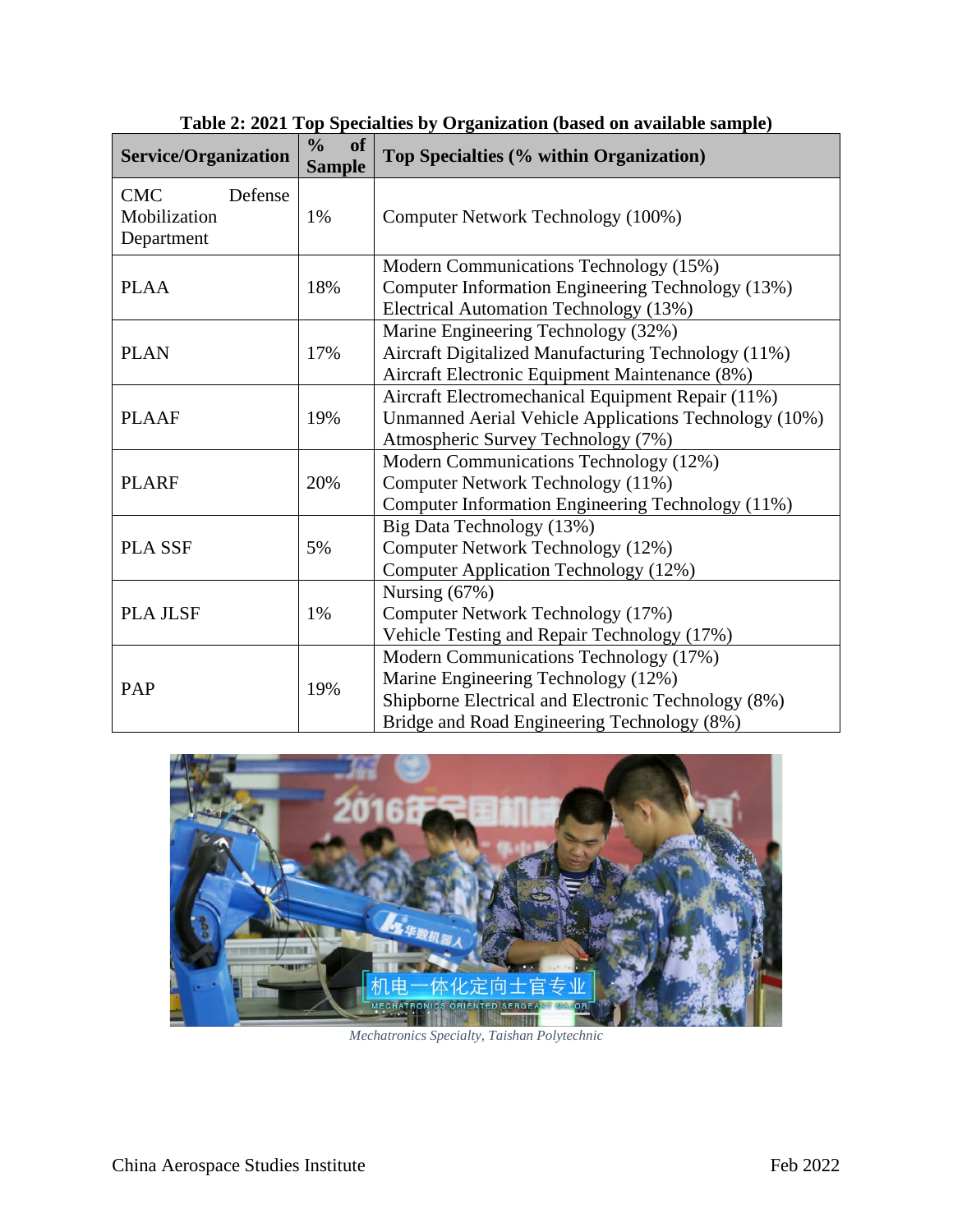#### *Benefits*

After fully completing the program, graduates earn a post-secondary educational diploma and then receive NCO orders from their service on July 1st.<sup>[20](#page-11-12)</sup> Their military rank and salary grade are determined based on those given to higher education graduates who entered school in the same year and were then directly recruited as NCOs.<sup>[21](#page-11-13)</sup> While this implies some variability, it appears graduates usually begin at the lowest NCO rank of Corporal ( $\pm$ ). This means that in their first year they can expect a monthly salary of around 6,000 RMB (\$950 USD), drastically higher than the monthly allowance of around 1,000 RMB (\$157 USD) paid to the lowest rank, Private 2<sup>nd</sup> Class (列兵), at which most new recruits enter the PLA enlisted corps. In addition to higher initial rank, these NCOs also likely earn their first promotion (to Sergeant  $/\not\pm\pm$ ) one year early, at two years in rank rather than the usual three.<sup>[22](#page-11-14),[23](#page-11-15)</sup>

While it appears that students pay tuition to their school while in the program, either directly or by way of student loans, upon entering the PLA they qualify for a one-time tuition reduction or compensation of up to 8,000 RMB (\$1,265 USD) per year spent in school.<sup>[24](#page-11-16)</sup> This reimbursement would likely significantly or completely offset all educational expenses incurred. While advertised as a benefit of the targeted training NCO program, this kind of reimbursement is available for any higher education student or graduate joining the PLA.<sup>[25](#page-11-17)</sup>

Another potential benefit is that starting as an NCO allows members a more certain path to a longer career in the PLA and additional benefits, such as placement in a government job after 12 years of service.<sup>[26](#page-11-18)</sup> At the end of their initial twoyear commitment, traditional junior enlisted members are demobilized if they are not selected to remain as an NCO, or more rarely, become an officer by attending an officer academic institution. At least some of those dismissed would



*PLAA UAV Technical Competition for Targeted Training NCOs*

have preferred to continue serving in the PLA.<sup>[27](#page-11-19)</sup> Targeted training NCOs bypass this potential offramp and begin with a longer initial service commitment and a clear path to a longer career.

An incidental draw of the program is that the application process effectively allows applicants to choose their military service and specialty. Applicants must specify the school and specialty to which they are applying, and schools publicize the service associated with each specialty. There are cases where a school offers a specialty that applies to multiple services, in which case the quotas are listed on separate lines, but it is not clear whether an applicant could specify which service they prefer in that specialty. In any case, most applicants seem to have more control over their service and specialty than traditional recruits. While official information is limited, it appears that most PLA recruits are only able to state their service preference, but that their service is ultimately based on the needs of the PLA and the requirements allotted to their local recruiting unit.<sup>[28](#page-11-20)</sup> PLA reporting mentions college students and graduates being given priority service preference, further indicating most recruits have less ability to choose their service.<sup>[29](#page-11-21)</sup>

#### **Program Outcomes**

As mentioned above, reporting in recent years indicates that targeted training NCOs are in high demand at the "grassroots" level (e.g. battalion and below). While not surprising to see the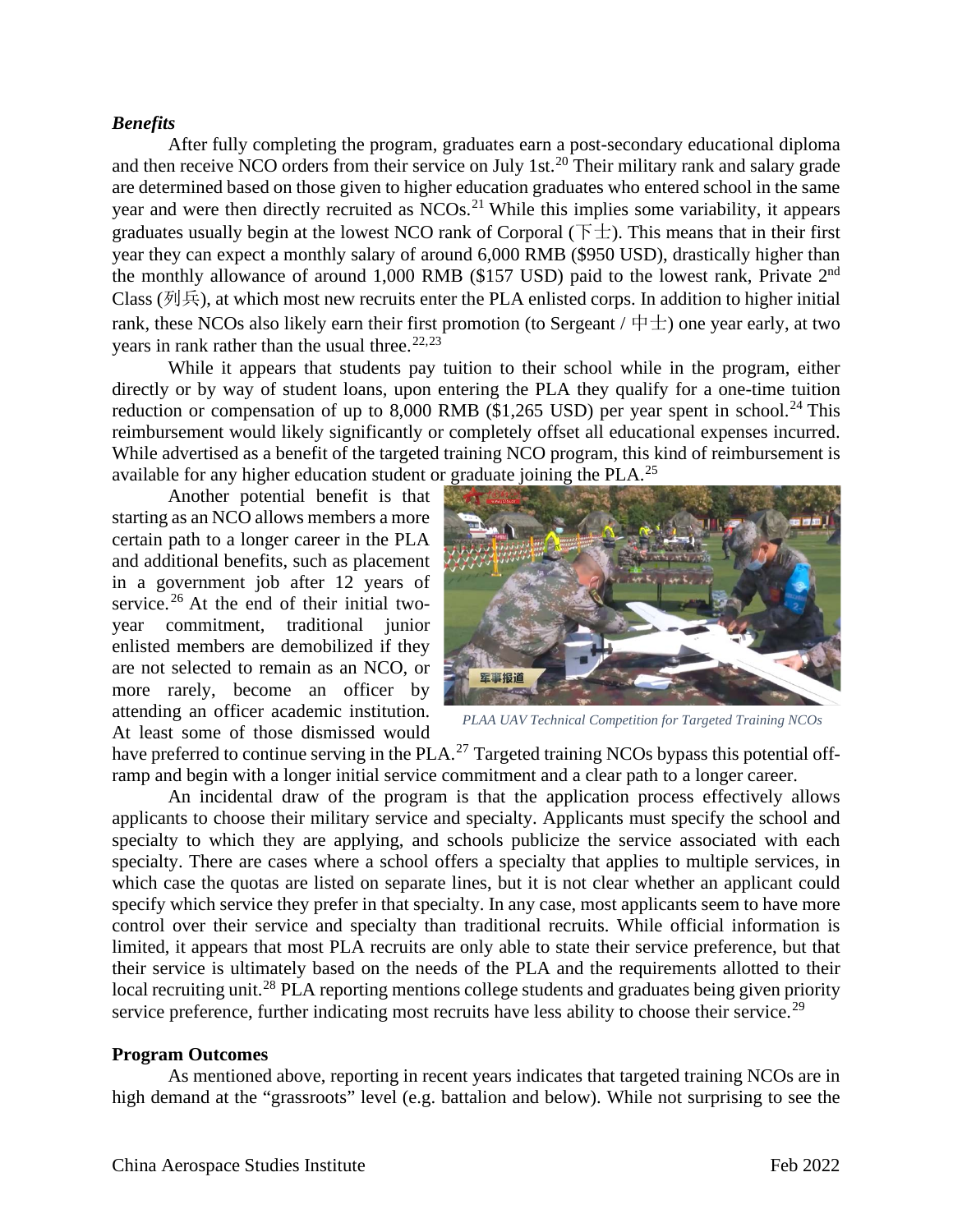PLA assessing its initiative positively, the continued expansion of the program demonstrates a growing trust in program outcomes. The program also seems to be popular among prospective students. Nearly 13,700 students from Hunan province reportedly applied for the program in 2021, over four times the number being recruited for the program in that province that year.<sup>[30](#page-11-22)</sup>

However, recruiting members directly into the military as NCOs has potential downsides. Fresh NCOs with no experience in the junior enlisted ranks may struggle to gain the respect of their new subordinates and leaders alike, whether by actual lack of competence or the mere perception of being an outsider who skipped a formative experience. While of course not reflected in PLA reporting, this issue is raised in some online forum discussions about both targeted training and direct recruit NCOs. In one such forum in 2019, participants claiming to have worked



*NCO Cadets, Henan College of Transportation*

with these NCOs in the PLAN and PLAAF shared that they often had trouble adapting to military life, struggled to earn respect from both junior and senior enlisted members, and often their technical knowledge did not match up well with their duties. [31](#page-11-23) It should be noted that most comments did not distinguish between targeted training and direct recruitment NCOs. The first small groups of targeted training NCOs would not have entered service until mid-2015, so it is possible these complaints were largely based on experiences with direct recruits.

In fact, the targeted training NCO program seems inherently less prone to some of these drawbacks than the direct recruitment program. One commenter in the forum above conceded that targeted training NCOs adapted to military life more quickly than direct recruits because of the quasi-militarized management they experience during their time in the program. Policies allowing vacancies in a specialty to be filled by non-program students in the same specialty implies the militarized portion is perhaps not critical to the program, but such a transition may not



*Targeted Training NCOs at Basic Training*

be common in practice, and these "replacement" students could still rely on at least the perception of having something more like a junior enlisted experience than direct recruits would.

Additionally, the program grants PLA services much more control over the training received by NCO cadets. While direct recruitment only seeks students who have already completed certain degrees at civilian institutions, targeted training programs are developed in close coordination with, and with the continued oversight of, PLA and PAP organizations.<sup>[32](#page-11-24)</sup> This arrangement seems more likely to produce graduates with technical skills better attuned to their organization's needs. While these factors may alleviate potential issues, the individual success of these NCOs will ultimately depend on graduates with the social skills to navigate their unique position and a strong understanding of their role in each organization.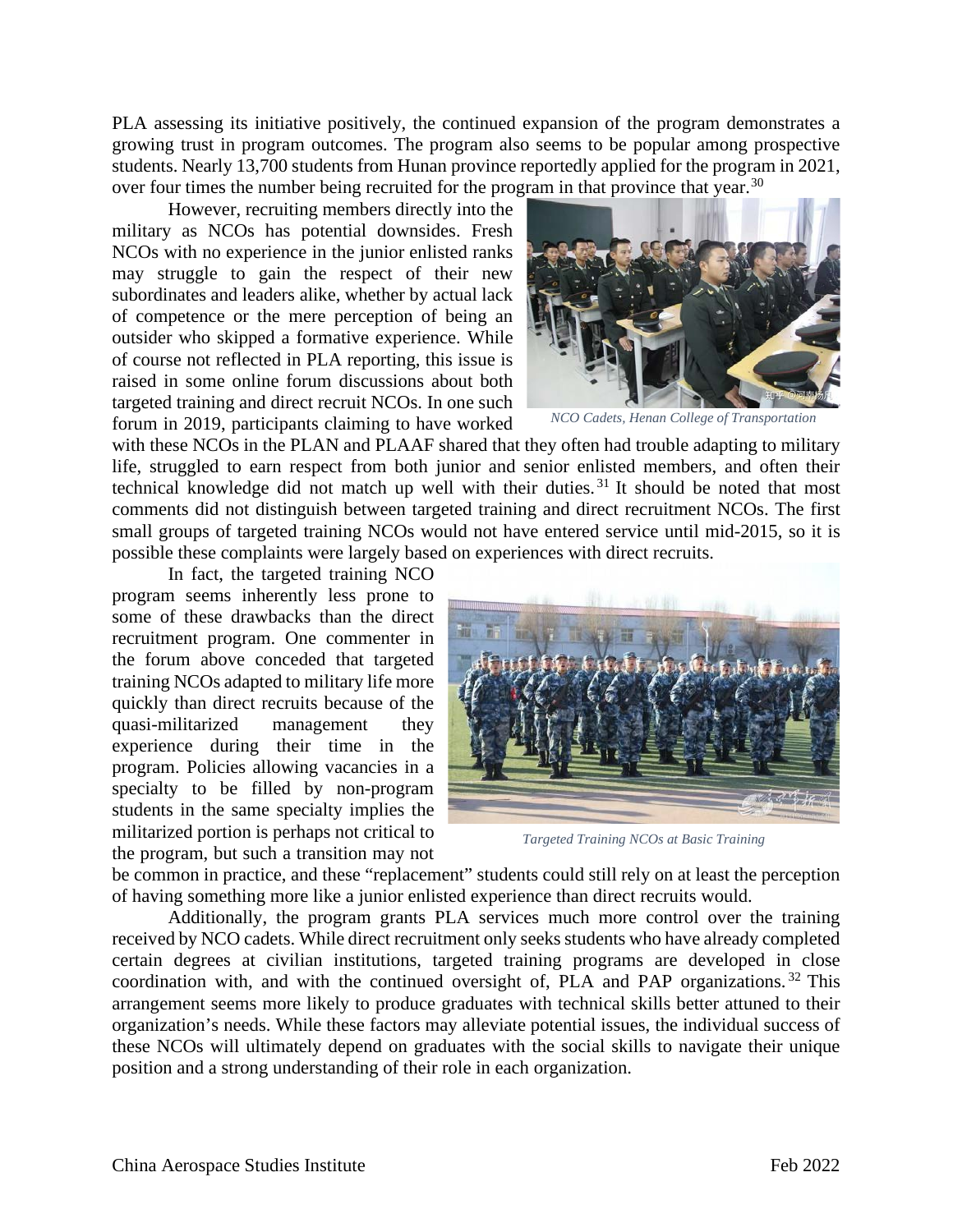Management of these NCOs will also impact their level of success. Those assigned to positions where their technical training is relevant and in which they can quickly prove useful as subject matter experts will likely experience a smoother transition and build confidence faster than those assigned to positions not as directly suited to their skills or that highlight their lack of service experience. For example, the PLAAF has previously made a distinction between technical NCOs (技术型士官) and command NCOs (指挥型士官).<sup>[33](#page-11-25)</sup> It is not clear how these designations are used, but it seems reasonable that assigning targeted training NCOs as technical NCOs, at least to start, would allow the PLAAF to make use of their skills without putting them directly into a position managing members who have spent more time on active-duty than they have. Indeed, a 2018 report on PLAAF targeted training NCOs revealed that only 11% of these NCOs had become squad leaders, while 60% had become technical experts, indicating a preference for them to fill technical positions over leadership ones.<sup>[34](#page-11-26)</sup>

It should also be noted that even if these NCOs do not perform as well or better than traditionally-developed NCOs, the longer service commitments associated with the program may still be beneficial to the PLA. As some signals, such as encouraging demobilized members to return for a "second enlistment", indicate the PLA may be struggling to meet recruitment quotas required by its size and usual two-year commitments, attracting young people to serve for over twice that (five years) with incentives to stay even longer may be a benefit in itself.<sup>[35](#page-11-27)</sup> This is even more true for the more technical positions this program aims to fill, where it may be especially difficult to maintain qualified personnel with only two-year commitments.

Finally, the targeted training NCO program may be partially intended to broaden the appeal of the PLA to a new segment of ambitious students (and parents) with a promise of specific educational and career opportunities. In this way, it might be considered part of an overall suite of recruitment programs meant to appeal to eligible members at different life stages rather than just an attempt to develop a single, most effective method to produce technically-minded NCOs. Such an approach could also explain why the targeted training and direct recruitment programs both continue today.

### **Conclusion**

The targeted training NCO program is a growing part of the PLA's overall efforts to build a technically-skilled NCO corps suitable for a fully modernized military. PLA reporting indicates the program has been successful in its first decade, and continued expansion of the program seems to bear this out. The program shows that the PLA is serious about building an effective NCO corps and is willing to experiment with new methods in pursuit of that goal. The targeted training NCO program can be expected to continue and possibly expand even further in the coming years as the PLA continues its push toward basic military modernization and then a world-class military.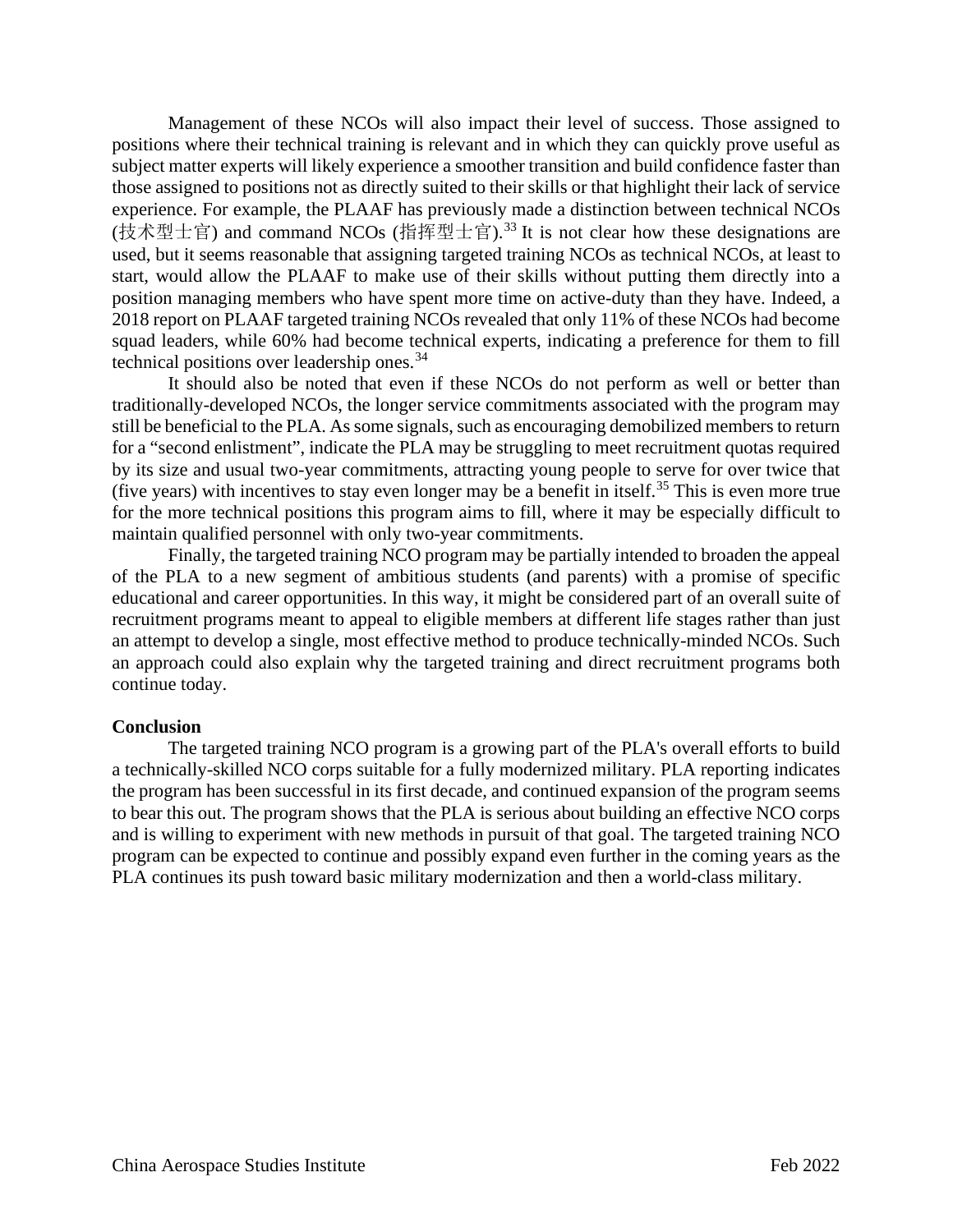|                  | <b>PLAA</b> | <b>PLAN</b>    | $\bf{C}$<br><b>PLAAF</b> | <b>PLARF</b> | <b>SSF</b> | $\bf{C}$<br><b>JLSF</b> | <b>PAP</b> | <b>CMC</b>          | <b>Total</b> |
|------------------|-------------|----------------|--------------------------|--------------|------------|-------------------------|------------|---------------------|--------------|
|                  |             |                |                          |              |            |                         |            | <b>National</b>     |              |
|                  |             |                |                          |              |            |                         |            | <b>Defense</b>      |              |
|                  |             |                |                          |              |            |                         |            | <b>Mobilization</b> |              |
|                  |             |                |                          |              |            |                         |            | <b>Force</b>        |              |
| <b>Liaoning</b>  | 95          | 170            | 100                      | 73           | 18         | $\overline{0}$          | 225        | 5                   | 686          |
| <b>Jilin</b>     | 120         | 80             | 75                       | 15           | 5          | $\overline{0}$          | 155        | $\overline{0}$      | 450          |
| <b>Jiangsu</b>   | 20          | 100            | 40                       | 30           | $\theta$   | $\overline{0}$          | 120        | $\overline{0}$      | 310          |
| <b>Zhejiang</b>  | 105         | 175            | 45                       | 155          | 5          | 30                      | 150        | 10                  | 675          |
| <b>Anhui</b>     | 105         | 170            | 145                      | 165          | 90         | 10                      | 270        | 5                   | 960          |
| <b>Jiangxi</b>   | 127         | 310            | 325                      | 305          | 100        | 10                      | 355        | 10                  | 1542         |
| <b>Shandong</b>  | 875         | 555            | 485                      | 703          | 445        | 20                      | 500        | 10                  | 3593         |
| Henan            | 430         | 330            | 540                      | 592          | 149        | 45                      | 400        | 20                  | 2506         |
| <b>Hubei</b>     | 330         | 285            | 335                      | 45           | 100        | 40                      | 435        | 40                  | 1610         |
| <b>Hunan</b>     | 760         | 410            | 535                      | 610          | 253        | 15                      | 430        | 20                  | 3033         |
| <b>Chongqing</b> | 90          | 130            | 135                      | 305          | 135        | $\boldsymbol{0}$        | 150        | $\overline{0}$      | 945          |
| <b>Sichuan</b>   | 180         | 155            | 165                      | 134          | 45         | $\overline{0}$          | 325        | 20                  | 1024         |
| <b>Tibet</b>     | 65          | $\overline{0}$ | 10                       | 10           | $\theta$   | $\overline{0}$          | 10         | $\overline{0}$      | 95           |
| <b>Shaanxi</b>   | 200         | 200            | 375                      | 191          | 100        | $\overline{0}$          | 120        | $\overline{0}$      | 1186         |
| Gansu            | 335         | 170            | 320                      | 252          | 100        | $\overline{0}$          | 70         | $\boldsymbol{0}$    | 1247         |
| <b>Ningxia</b>   | 178         | 20             | 110                      | 35           | 15         | $\boldsymbol{0}$        | 75         | $\boldsymbol{0}$    | 433          |
| <b>Xinjiang</b>  | 95          | $\overline{0}$ | 120                      | 30           | 25         | $\overline{0}$          | 50         | $\overline{0}$      | 320          |
| <b>Total</b>     | 4110        | 3260           | 3860                     | 3650         | 1585       | 170                     | 3840       | 140                 | 20615        |

# **Appendix A: 2020 Targeted Training NCO Program Recruits[36](#page-11-28)**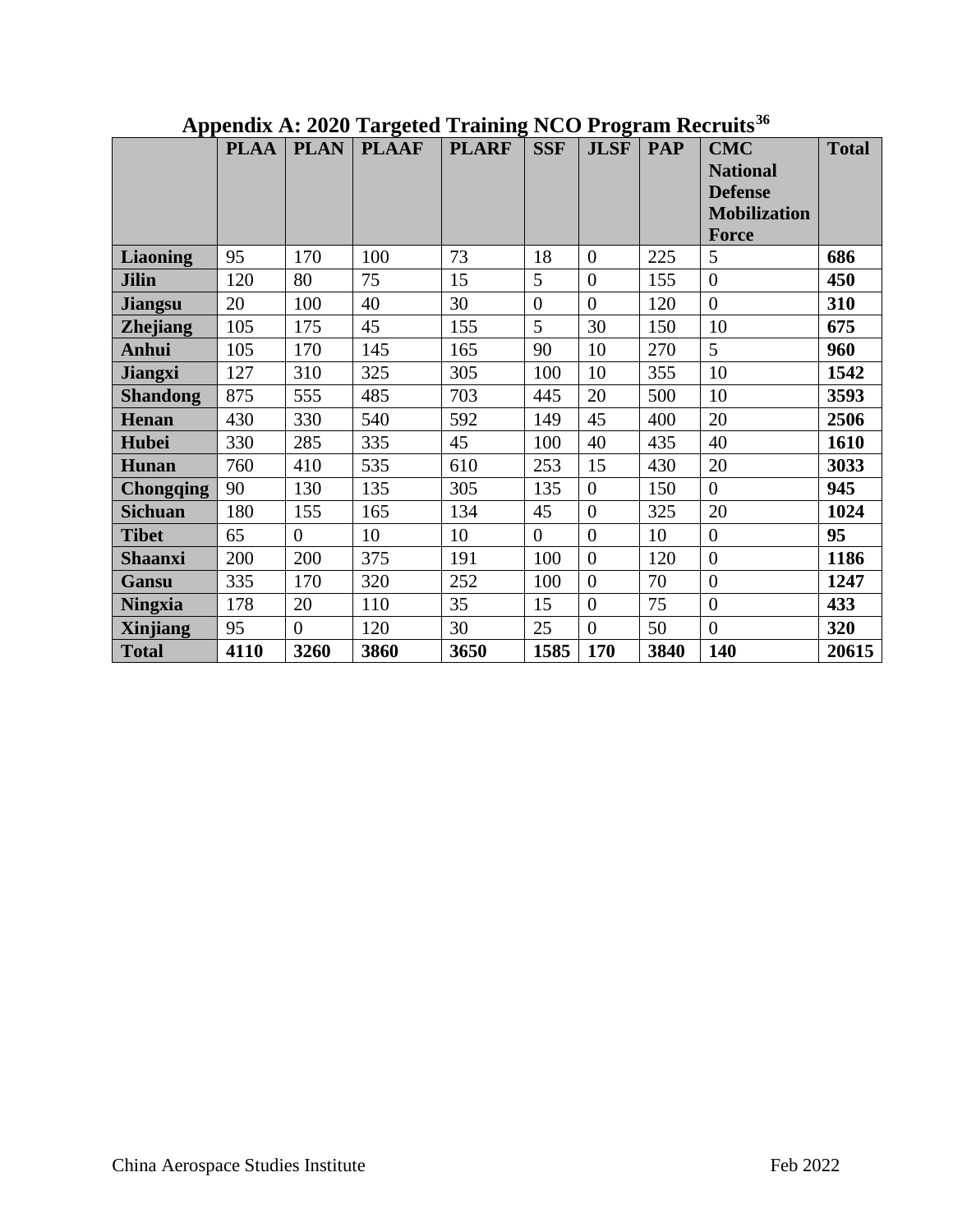| <b>Grade Level</b>         | <b>Service</b><br><b>Period</b> | <b>Rank (with PLAAF translations)</b> | Time in<br><b>Rank</b> |
|----------------------------|---------------------------------|---------------------------------------|------------------------|
| Conscript (义务兵)            | $1st$ year                      | Private $2nd$ Class (列兵)              | About 9<br>months      |
|                            | $2nd$ year                      | Private $1st$ Class (上等兵)             | 1 year                 |
| Junior Grade NCO           | $3rd$ to $8th$                  | Corporal $(\overline{F} \pm)$         | 3 Years                |
| (初级士官)                     | years                           | Sergeant $(\pm \pm)$                  | 3 Years                |
| Intermediate Grade NCO     | $9th$ to $16th$                 | Sergeant First Class $(\pm \pm)$      | 4 Years                |
| (中级士官)                     | years                           | Master Sergeant Class-4 (四级军士长)       | 4 Years                |
|                            | $17th$ to $30th$                | Master Sergeant Class-3 (三级军士长)       | 4 Years                |
| Senior Grade NCO<br>(高级士官) | years                           | Master Sergeant Class-2 (二级军士长)       | 4 Years                |
|                            |                                 | Master Sergeant Class-1 (一级军士长)       | 6 Years                |

## **Appendix B: PLAAF Enlisted Rank Structure**[37](#page-11-29)

Note: This chart describes traditional PLAAF progression and differs slightly from targeted training NCOs, who generally enter the PLAAF at the rank of Corporal  $(F \pm)$  and earn Sergeant  $(\nleftrightarrow$  after two years in rank rather than three.

Opinions, conclusions, and recommendations expressed or implied within are solely those of the author(s) and do not necessarily represent the views of the Air University, the Department of the Air Force, the Department of Defense, or any other U.S. government agency. Cleared for public release: distribution unlimited.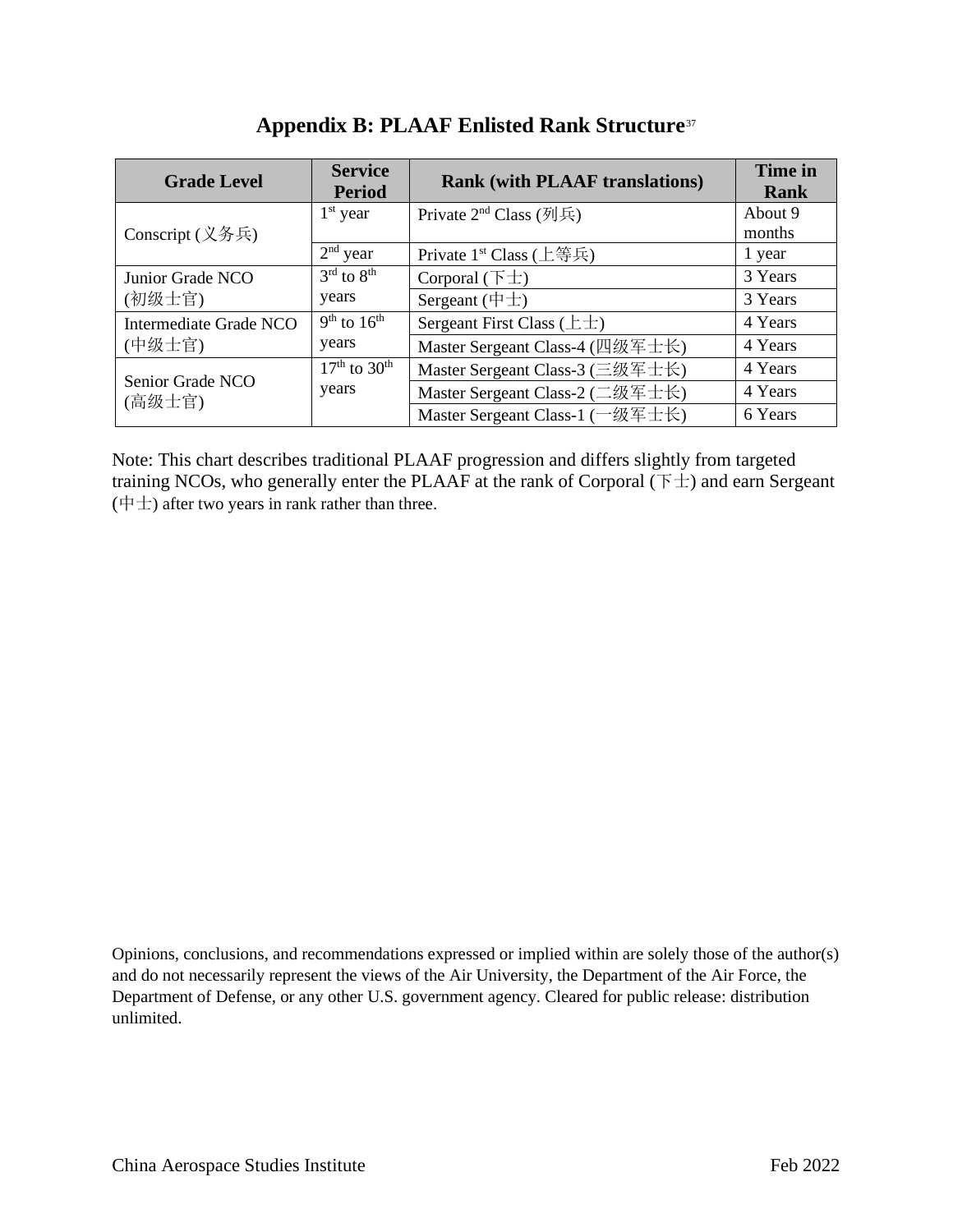## **Endnotes**

<span id="page-10-0"></span><sup>1</sup> Alison A. Kaufman and Peter W. Mackenzie, *Field Guide: The Culture of the Chinese People's Liberation Army* (Alexandria, VA: The CNA Corporation, 2009), p. 10, https://www.cna.org/CNA\_files/PDF/D0019770.A3.pdf.

<span id="page-10-3"></span><sup>4</sup> People's Republic of China Central Military Commission Political Work Department, Central Military Commission Mobilization Department, and Ministry of Education, *["Notice on 2020 Recruitment for Targeted Training NCOs (Military Policy 2020-344)"] [*关于做好 *2020* 年招收定向培养士官工作的通知(军政*[2020]344*

号)*]*, signed June 12, 2020, accessed at https://zs.bgy.edu.cn/sgzs/0cee421271a44d6193f5aa35cdd84ca3.htm. <sup>5</sup> *Ibid.*

<span id="page-10-5"></span><span id="page-10-4"></span><sup>6</sup> Yang and Qiao, "18 Regional Educational Institutions."

<span id="page-10-6"></span><sup>7</sup> Pei Yuhui and Qian Renyuan, ["The 'Best Steel' Meets the Fire"] ["好钢"对接火热一线], Air Force News, May 21, 2017.

<sup>8</sup> ["2017 Sichuan Institutions Recruiting Targeted Training NCO Cadets!"] [2017 年四川省属高校定向培养士官生 开始招生!], Sina Sichuan, June 16, 2017, http://sc.sina.com.cn/edu/zsjy/2017-06-16/detail\_edu\_ifyhfnrf9232607.shtml.

<sup>9</sup> Sun Haibo, Li Jianwen, and Sun Lingjuan, ["Air Force Signs Targeted Training Agreements with 18 Institutions"], [空军与 18 所院校签订定向培养士官协议], PLA Daily, August 30, 2018,

https://www.js7tv.cn/news/201808\_156967.html.

<sup>10</sup> People's Republic of China Central Military Commission Political Work Department, Central Military Commission Mobilization Department, and Ministry of Education, *Notice on 2020 Recruitment for Targeted Training NCOs.*

<sup>11</sup> *Ibid.*

<sup>12</sup> *Ibid.*

<sup>13</sup> Ren Jiapeng, Zhu Jianyi, and Jiang Wei, ["Air Force Targeted Training NCOs: Time to Join the Ranks"] [ 空军定 向培养士官:入伍正当时], www.js7tv.cn, January 2019, https://www.js7tv.cn/pic/201901\_169019.html. <sup>14</sup> Pei and Qian, "Best Steel."

<sup>15</sup> People's Republic of China Central Military Commission Political Work Department, Central Military Commission Mobilization Department, and Ministry of Education, *Notice on 2020 Recruitment for Targeted Training NCOs.*

<sup>16</sup> *Ibid*.

<sup>17</sup> ["Targeted Training NCOs, Take Your Place in the Ranks!"] [定向士官,请入列!],*Guangming Online*, February 3, 2021, https://www.sohu.com/a/448414531\_162758.

<sup>18</sup> Recruited NCO Policy FAQ, https://www.gfbzb.gov.cn/zbbm/sgzz/201403/20140329/857742965.html.

<sup>19</sup> Sample includes 2021 Targeted Training program quotas for Gansu, Sichuan, Shandong, Liaoning, Henan, and Jiangsu provinces retrieved from various official websites.

<sup>20</sup> People's Republic of China Central Military Commission Political Work Department, Central Military Commission Mobilization Department, and Ministry of Education, *Notice on 2020 Recruitment for Targeted Training NCOs.*

<sup>21</sup> People's Republic of China Central Military Commission Political Work Department, Central Military Commission Mobilization Department, and Ministry of Education, *Notice on 2020 Recruitment for Targeted Training NCOs.*

 $22$  ["Recruited NCO Policy FAQ"] [招收士官政策解答], Ministry of National Defense National Recruitment Online, March 29, 2014, https://www.gfbzb.gov.cn/zbbm/sgzz/201403/20140329/857742965.html.

<sup>23</sup> [Differences between Conscripts, Direct Recruits, and Targeted Training NCOs] [义务兵、直招士官和定向培养 士官三者的区别], Shandong Agriculture and Engineering University Website, May 28, 2021,

https://www.sdaeu.edu.cn/rwxy/info/1111/2116.htm.

<sup>24</sup> People's Republic of China Ministry of Finance, Ministry of Education, and General Staff Department, *["Notice on Enacting National Subsidies for College Students Directly Recruited as NCOs"] [*关于对直接招收为士官的高

<span id="page-10-1"></span><sup>2</sup> [Recruiting NCOs from the Non-military Sector] [从非军事部门招收士官], Ministry of National Defense National Recruitment Online, accessed November 2, 2021, https://www.gfbzb.gov.cn/sgzz/.

<span id="page-10-2"></span><sup>&</sup>lt;sup>3</sup> Yang Pan and Qiao Meng, ["18 Regional Educational Institutions Help Air Force Cultivate NCO Talent"] [18  $\hbar$ ] 地方院校助力空军培养打仗士官人才], www.81.cn, August 30, 2018, accessed at http://www.81.cn/kj/2018- 08/30/content\_9267916.htm.